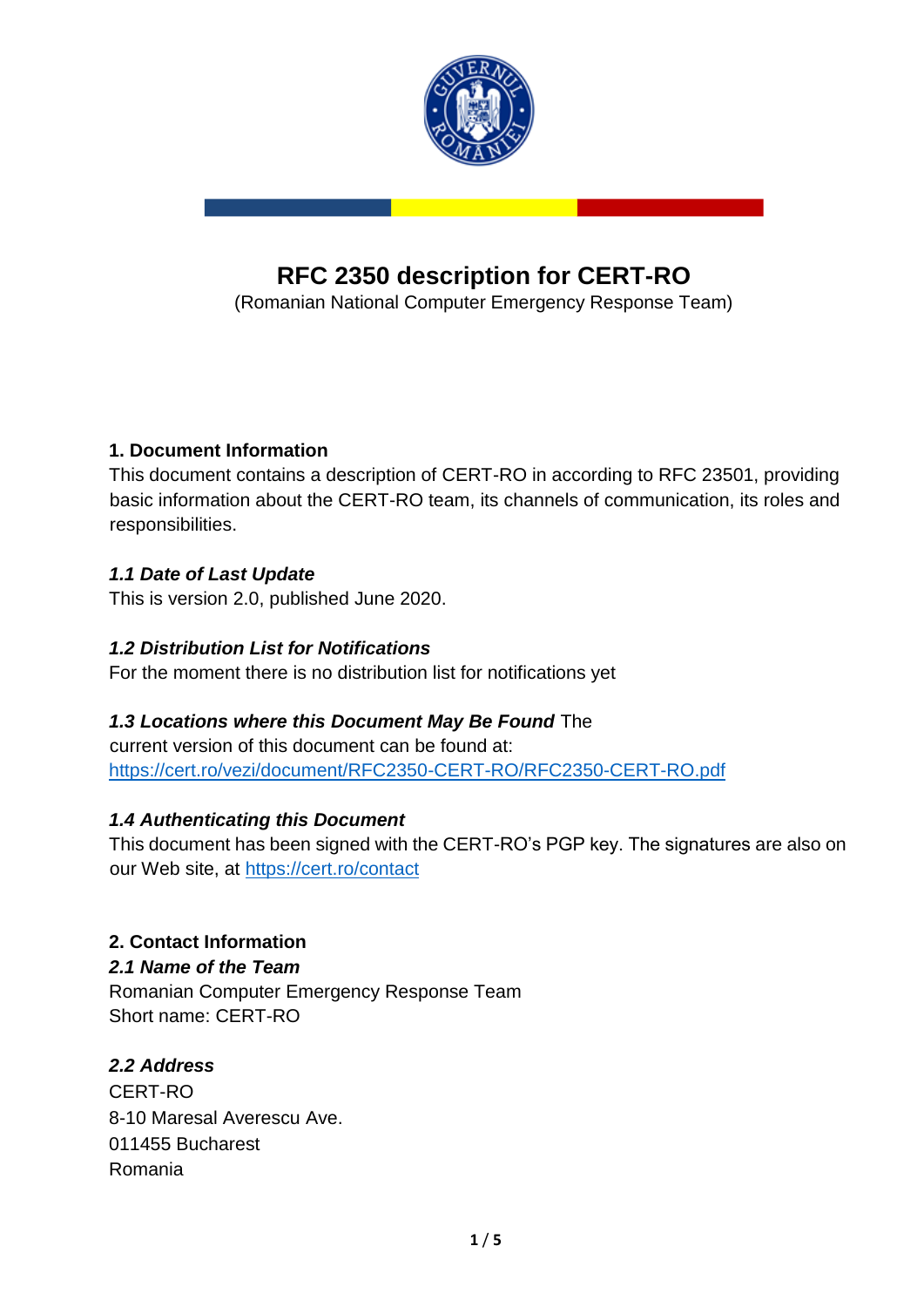# *2.3 Time Zone*  EET – Eastern European Time (UTC/GMT + 2 hours)

*2.4 Telephone Number*  +4 031 620 2187

*2.5 Facsimile Number*  +4 021 620 2190

*2.6 Electronic Mail Address*  Office: office@cert.ro Incident Reports: alerts@cert.ro

*2.7 Other Telecommunication*

Call Center: (+40)1911

# *2.8 Public Keys and Other Encryption Information*

The CERT-RO has a PGP key, whose details are:

User ID: CERT-RO Alerts < alerts@cert.ro> Key ID: 93DC 90A3 A319 65AD Key type: RSA Key size: 4096 Expiration: 12.31.2020 Fingerprint: 9201 878E BA41 9E1E A83C 8CBA 93DC 90A3 A319 65AD

The key and its signatures can be found at the usual large public key-servers.

## *2.9 Other Information*

General information about CERT-RO can be found at [https://www.cert.ro](https://www.cert.ro/)

## *2.10 Points of Customer Contact*

The preferred method for contacting CERT-RO is via e-mail at:

- [office@cert.ro](mailto:office@cert.ro) for general purposes, and
- [alerts@cert.ro](mailto:alerts@cert.ro) for incident reports.

#### **3. Charter**

#### *3.1 Mission Statement*

CERT-RO is the National CERT of Romania, established as an independent structure for research, development and expertise in the field of cyber-security. It is a specialized organization responsible for preventing, analyzing, identifying and reacting to cyber incidents. CERT-RO is the national contact point for similar structures. CERT-RO is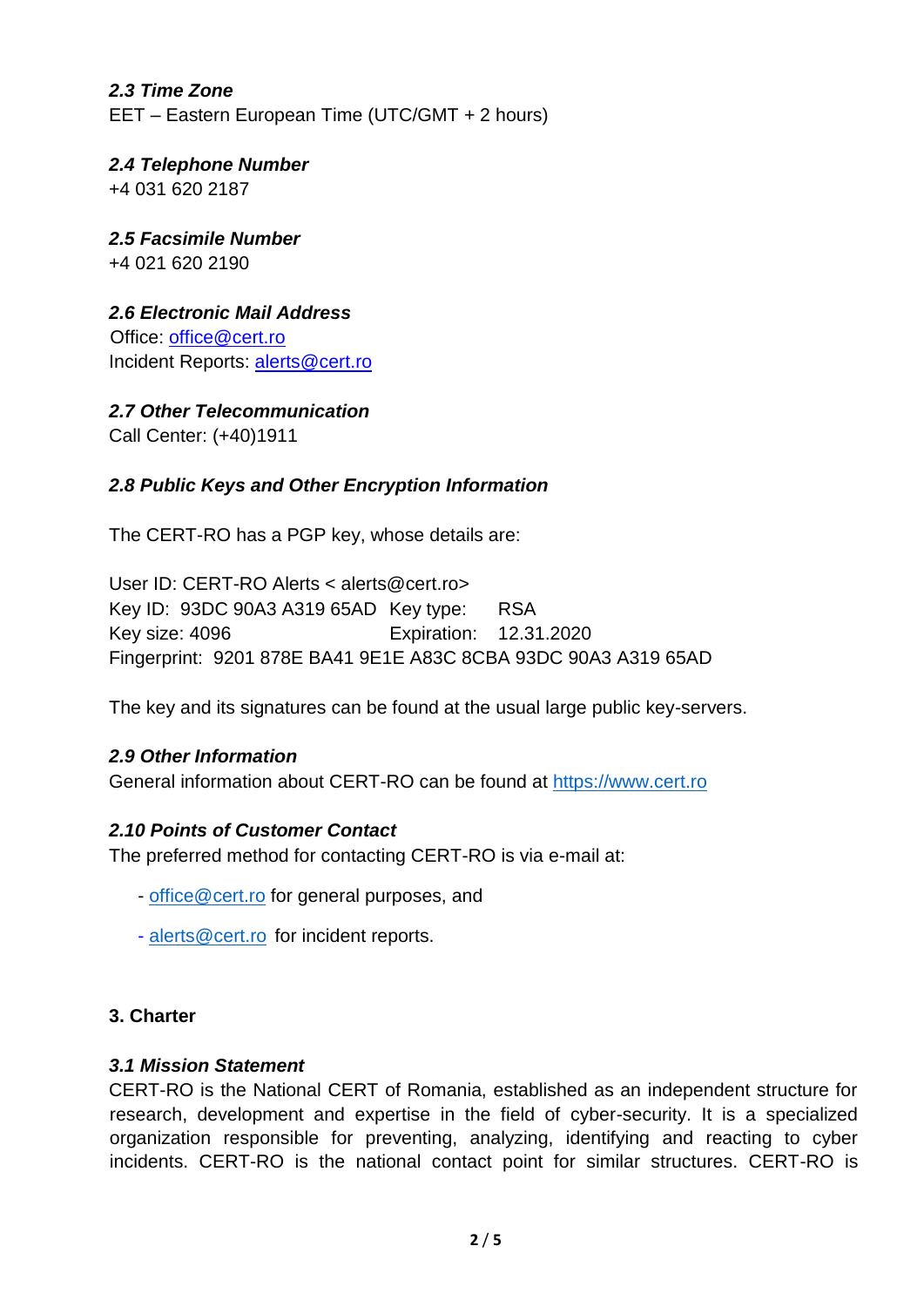responsible for elaborating and distributing public politics for prevention and counteracting the incidents that occur within national cyber infrastructures.

#### *3.2 Constituency*

The CERT-RO constituency is composed of all users, systems and networks from Romanian cyber-space.

#### *3.3 Sponsorship and/or Affiliation*

CERT-RO is established as a Romanian governmental institution for research, development and expertise in the field of cyber-security.

#### *3.4 Authority*

The setting up of CERT-RO was initiated through Romanian government decision H.G. 494 / 11 May 2011 updated with government decision HG 256 /30 March 2020

#### **4. Policies**

#### *4.1 Types of Incidents and Level of Support*

CERT-RO is authorized to address all types of computer security incidents which occur, or threaten to occur, in Romanian cyber-space.

The level of support given by CERT-RO will vary depending on the type and severity of the incident or issue, the type of constituent, the size of the user community affected, and the CERT-RO's resources at the time, though in all cases some response will be made within 24 hours during working days.

Incidents will be prioritized according to their apparent severity and extent. Note that no direct support will be given to end users; they are expected to contact their system administrator, network administrator, or department head for assistance.

#### *4.2 Co-operation, Interaction and Disclosure of Information*

CERT-RO highly regards the importance of operational cooperation and information sharing between Computer Emergency Response Teams, and also with other organizations which may contribute towards or make use of their services.

CERT-RO is a member of FIRST and TF-CSIRT community and communicate and cooperate with other CSIRTs.

CERT-RO exchanges all necessary information with other CSIRTs as well as with affected network/services administrators.

All sensitive data and information (personal data, system/service configuration, vulnerabilities with their locations) are transmitted encrypted.

CERT-RO operates within the confines imposed by Romanian and European legislation.

## *4.3 Communication and Authentication*

In view of the types of information that the CERT-RO will likely be dealing with, telephones and unencrypted e-mail will be considered sufficiently secure for the transmission of low sensitivity data.

If it is necessary to send highly sensitive data by e-mail, PGP encryption will be used.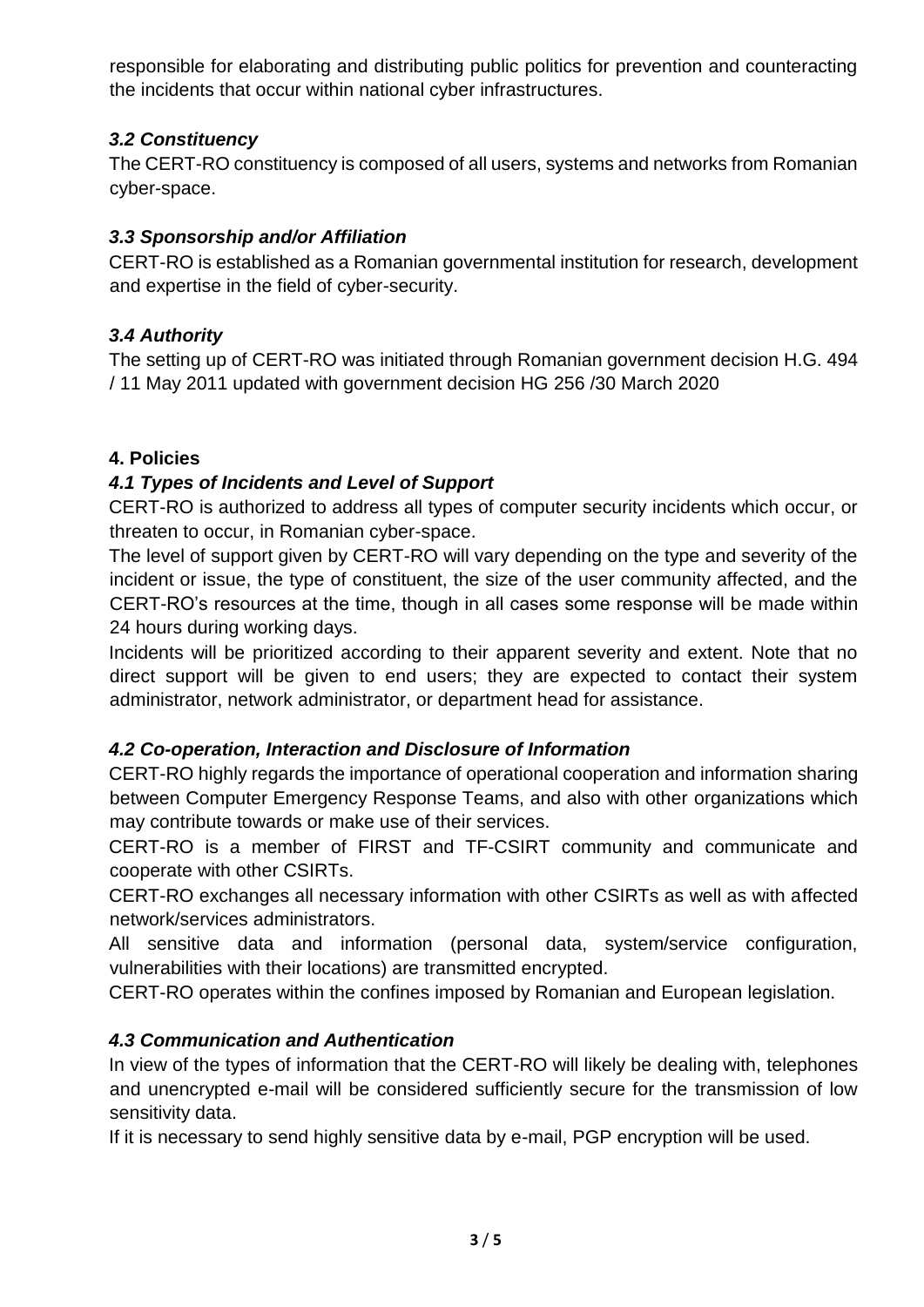Where it is necessary to establish trust, for example before relying on information given to the CERT-RO, or before disclosing confidential information, the identity and bona fide of the other party will be ascertained to a reasonable degree of trust.

Appropriate methods for trust establishment will be used, such as a search of FIRST members, the use of WHOIS and other Internet registration information etc., along with telephone call-back or e-mail mail-back to ensure that the party is not an impostor. Incoming e-mail whose data must be trusted will be checked with the originator personally, or by means of digital signatures (PGP in particular is supported).

#### **5. Services**

#### *5.1 Incident Response*

CERT-RO will handle the technical and organizational aspects of incidents. In particular, it will provide assistance or advice with respect to the following aspects of incident management:

#### *5.1.1 Incident Triage*

- Investigating whether indeed an incident occurred;
- Assessing and prioritizing the incident;
- Conducting investigation.

#### *5.1.2 Incident Coordination*

- Determining the involved organizations;
- Contact the involved organizations to investigate the incident and take the appropriate steps;
- Facilitate contact to other parties which can help resolve the incident;
- Contacting or facilitating contacting appropriate law enforcement officials, if necessary.

#### *5.1.3 Incident Resolution*

- Technical assistance and analysis of compromised systems.
- Support in restoring affected systems and services to their previous status.
- Collecting statistics and evidence about incidents, that could be used for protecting against future attacks.

#### *5.2 Proactive Activities*

The CERT-RO coordinates and maintains the following services to the extent possible depending on its resources:

- Informational and educational events;
- Records of security incidents handled will be kept;
- Auditing services.